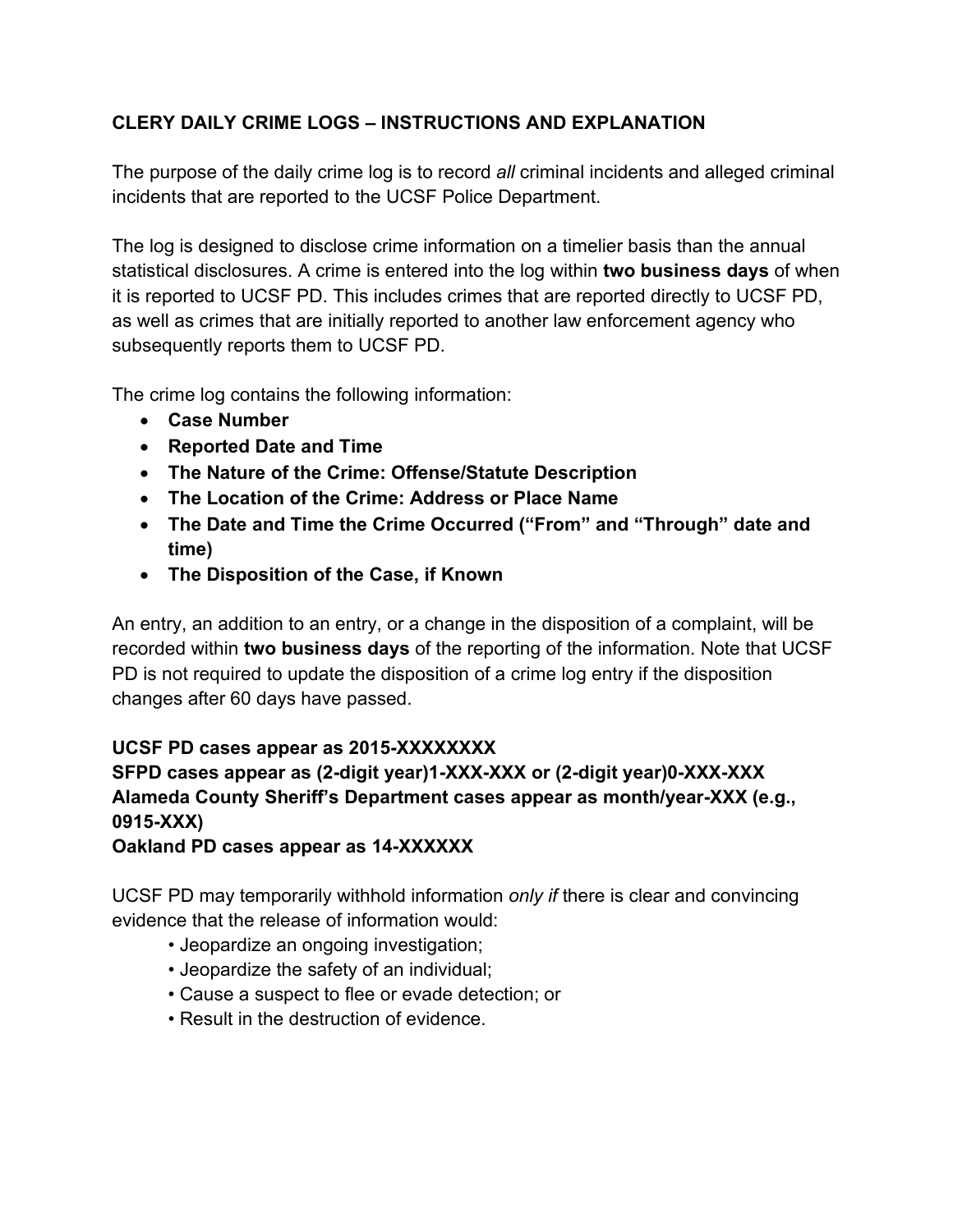UCSF PD may withhold only that information that could cause an adverse effect, and UCSF PD must disclose such information once the adverse effect is no longer likely to occur.

The crime log for the most recent 60-day period is open to public inspection, upon request, during normal business hours. Anyone may have access to the log.

## **List of Dispositions**

Note: UCSF PD deployed RIMS (Record Incident Management System) in June of 2018 as its records management system. In October of 2021, some of the dispositions listings were updated to accommodate the California Incident Based Reporting System (CIBRS) as required by the California Department of Justice and the Federal Bureau of Investigations. These changes reflected below.

| October 2021- Present                     | June 2018 - September 2021     |
|-------------------------------------------|--------------------------------|
| <b>Cleared by Arrest</b>                  | <b>Cleared by Adult Arrest</b> |
| <b>Cleared by Arrest (Another Agency)</b> | <b>Cleared by Juv Arrest</b>   |
|                                           | <b>Cited (Adult)</b>           |
|                                           | <b>Cited (Juvenile Only)</b>   |
| <b>Cleared by Exception</b>               | <b>Cleared Exceptional</b>     |

**Cleared by Arrest:** The suspect(s) was arrested, charged with the commission of the offense, and turned over to the court for prosecution (whether following arrest, court summons or police notice).

**Cleared Exceptional**: In certain situations, elements beyond the control of law enforcement prevent agencies from arresting and formally charging an offender. When this occurs, law enforcement can clear the offense exceptionally. To close an offense exceptionally, the following four conditions will apply:

- **IDENTIFIED IN A LIGARY IS CONTENT**
- Gathered enough evidence to support an arrest, make a charge, and turn over the offender to the court for prosecution.
- I Identified the offender's exact location so that the suspect could be taken into custody immediately.
- Encountered a circumstance outside the control of law enforcement that prohibits the agency from arresting, charging, and prosecuting the offender.

**Unfounded:** Upon investigation by law enforcement it was determined that the reported offense did not occur.